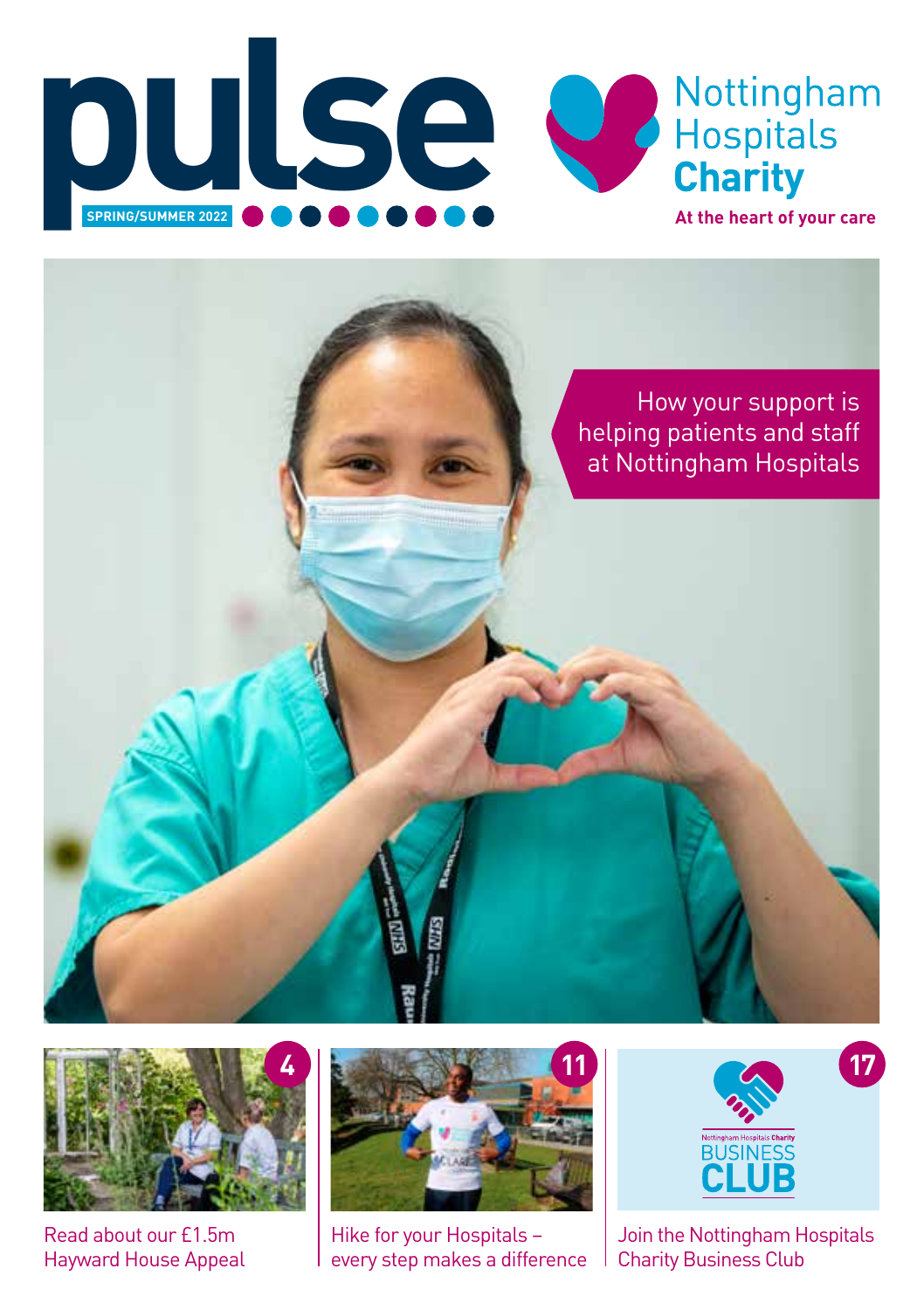# **CONTENTS**

|                                                  | <b>CONTENTS</b>                                                                                                                                                                                                                     | <b>WELCOME</b>                                                                                                                                                                                                                                                                                                         |
|--------------------------------------------------|-------------------------------------------------------------------------------------------------------------------------------------------------------------------------------------------------------------------------------------|------------------------------------------------------------------------------------------------------------------------------------------------------------------------------------------------------------------------------------------------------------------------------------------------------------------------|
|                                                  | Thank you for your support3<br>Hayward House Appeal 4-5<br>What you have made possible  6-7<br>How you can help 8-9<br>Your health and wellbeing  10<br>Hike for your Hospitals  11                                                 | Welcome to the<br><b>Spring/Summer</b><br>2022 edition of our<br>Pulse newsletter,<br>where you can<br>find out the latest<br>news about our<br>appeals and events, and how<br>donations are supporting pa<br>at Nottingham's NHS hospit                                                                               |
| <b>Latest News</b>                               | Corporate partnership 12<br>Leave a lasting legacy13<br>Fundraising Hall of Fame  14-15<br>Join Nottingham Hospitals<br>Business Club  16<br><b>Become a Nottingham Hospitals</b><br>Charity Friend! 18                             | We recently launched our new I<br>House Appeal, which you can re<br>about on pages 4 and 5. We aim<br>£1.5million to improve accessib<br>the Hayward House garden, cre<br>more welcoming front entrance<br>reception area, and expand the<br>research and training facilities.<br>For some ideas of how you can        |
|                                                  | <b>GET IN TOUCH</b>                                                                                                                                                                                                                 | fundraise for our new appeal, o<br>chosen area of Nottingham Ho:<br>turn to pages 8 and 9 for details<br>upcoming events, or make a do<br>using the form at the back of P                                                                                                                                              |
| <b>Email</b><br><b>Address</b><br><b>Twitter</b> | <b>Call us on</b> 0115 962 7905<br>charity@nuh.nhs.uk<br>Nottingham Hospitals Charity,<br>2 Embley Road, North Road, City<br>Hospital, Nottingham NG5 1RE<br>Facebook NottinghamHospitalsCharity<br>@NUHCharity<br>#Here4Nottingham | Over the past year, dozens of bu<br>have supported Nottingham Ho<br>Charity, and their donations hav<br>made a huge impact in a variet<br>areas across our hospitals. To f<br>how your business can get invo<br>fundraising or donating, turn to<br>12 - and to find out about our e<br>Business Club, turn to page 17 |
|                                                  | Instagram @NUH_Charity<br>#Here4Nottingham<br>www.nottinghamhospitalscharity.org.uk<br>Nottingham<br>Hospitals                                                                                                                      | I'd like to take this opportunity<br>thank all those who have suppo<br>Nottingham's NHS hospitals ov<br>past year. Your support makes<br>difference to patients at our ho:<br>Thank you.                                                                                                                               |
|                                                  | <b>Charity</b><br>At the heart of your care                                                                                                                                                                                         | Barbara<br>Barbara Cathcart<br>Chief Executive                                                                                                                                                                                                                                                                         |
|                                                  | C @NUHCharity #Here4Nottingham                                                                                                                                                                                                      | NottinghamHospitalsCharity                                                                                                                                                                                                                                                                                             |

### **GET IN TOUCH**

|                                       | <b>Call us on</b> 0115 962 7905                                                                  |  |
|---------------------------------------|--------------------------------------------------------------------------------------------------|--|
| <b>Email</b>                          | charity@nuh.nhs.uk                                                                               |  |
| <b>Address</b>                        | Nottingham Hospitals Charity.<br>2 Embley Road, North Road, City<br>Hospital, Nottingham NG5 1RE |  |
| <b>Facebook</b>                       | NottinghamHospitalsCharity                                                                       |  |
| <b>Twitter</b>                        | @NUHCharity<br>#Here4Nottingham                                                                  |  |
|                                       | <b>Instagram</b> @NUH Charity<br>#Here4Nottingham                                                |  |
| www.nottinghamhospitalscharity.org.uk |                                                                                                  |  |
| Nottingham                            |                                                                                                  |  |



Chief Executive

**WELCOME**

appeals and events, and how your donations are supporting patients at Nottingham's NHS hospitals. We recently launched our new Hayward House Appeal, which you can read about on pages 4 and 5. We aim to raise £1.5million to improve accessibility to the Hayward House garden, create a more welcoming front entrance and reception area, and expand the centre's

research and training facilities. For some ideas of how you can fundraise for our new appeal, or your chosen area of Nottingham Hospitals, turn to pages 8 and 9 for details of our upcoming events, or make a donation using the form at the back of Pulse. Over the past year, dozens of businesses have supported Nottingham Hospitals Charity, and their donations have made a huge impact in a variety of areas across our hospitals. To find out how your business can get involved in fundraising or donating, turn to page 12 – and to find out about our exclusive Business Club, turn to page 17. I'd like to take this opportunity to thank all those who have supported Nottingham's NHS hospitals over the past year. Your support makes a real difference to patients at our hospitals.

### **THANK YOU FOR HELPING US RAISE OVER £4.4MILLION!**

Thanks to everyone who has supported Nottingham Hospitals Charity over the past year, we have raised over £4.4million for patients and staff at Nottingham's NHS hospitals!



During 2021-22 we received more than £4.4million thanks to donations, fundraising events and legacies from individuals, families, community groups, schools, businesses, and grant-making trusts.

These donations have helped us to fund a whole host of projects to support patients and staff across all areas of Nottingham's hospitals. On pages 6 and 7 you can read about some of the most recent grants we've been able to give,

thanks to our supporters – from books to help young diabetes patients manage their condition, to special post-operative bras for women who have undergone breast cancer surgery.

None of this would be possible without your support. Thank you so much to everyone who has played a part in enabling us to provide the very best equipment, facilities, research and support for patients and staff at our hospitals.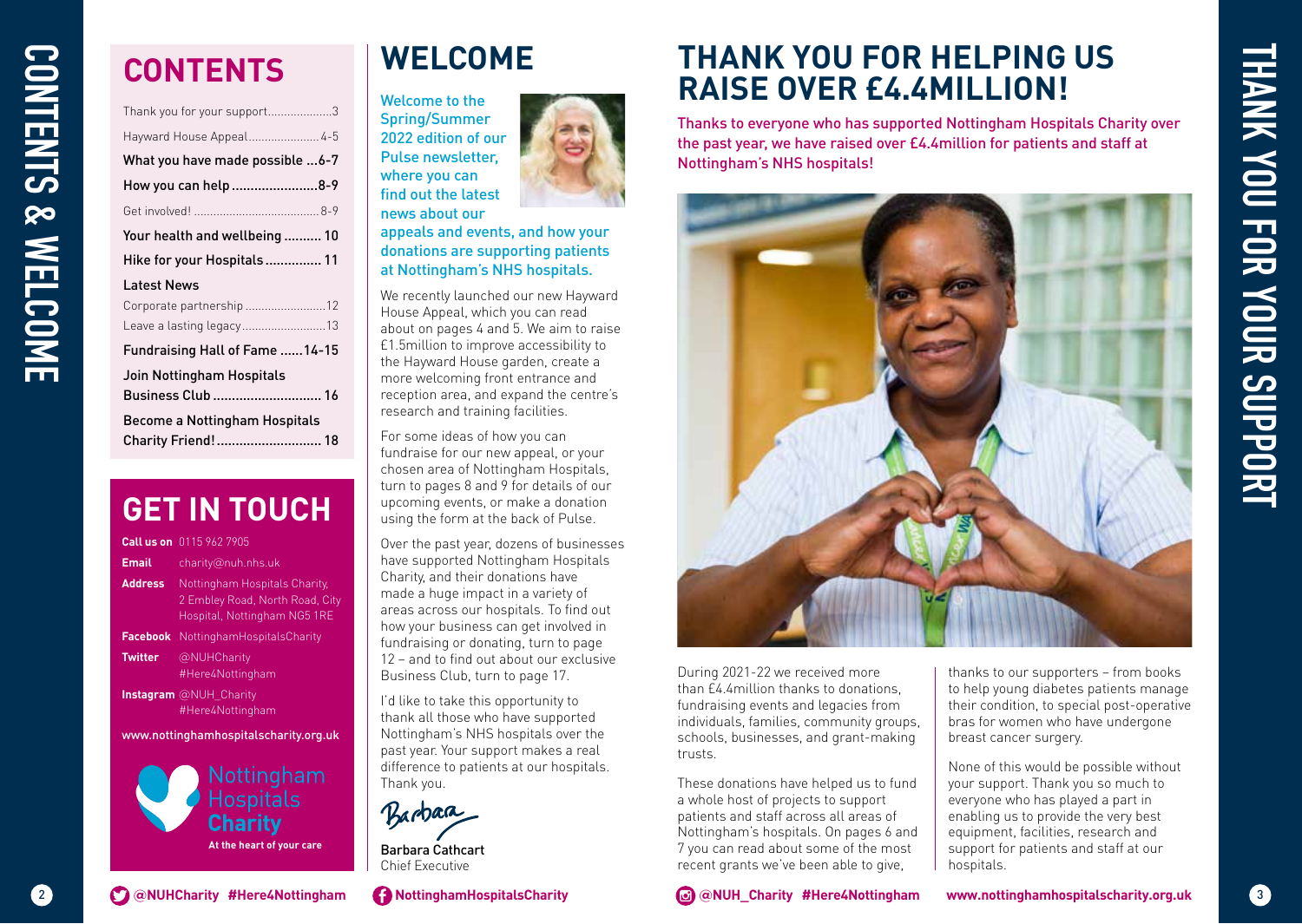### **LAUNCH OF OUR £1.5MILLION HAYWARD HOUSE APPEAL**

In March, we launched our new £1.5million fundraising appeal in aid of the Hayward House palliative care centre. The Hayward House Appeal will raise money for enhancements to benefit patients and families being treated at the centre, which is located at the City Hospital.

Hayward House is a unique home-fromhome environment, where patients with advanced, progressive and terminal illnesses, including those at the end of their life, are cared for by a specialist team of doctors, nurses and therapists.

More than 1,000 patients are treated at the centre each year, including at outpatients clinics, on the inpatient unit, and at a special day centre where patients can take part in therapeutic activities such as art sessions and complementary therapy.

Barbara Cathcart, Chief Executive of Nottingham Hospitals Charity, said: "Hayward House is a truly special place, staffed by truly special people, and has touched the lives of so many

people from across Nottinghamshire. We hope that people from across the county will support our appeal, by making a donation or by taking part in one of our many fundraising events, in order to help us provide the very best environment for patients and their families, at a difficult time in their lives."

The Hayward House Appeal will help to fund a range of enhancements to the palliative care centre, including improvements to the garden area, making it a more accessible and tranquil space for patients and family members, a more welcoming front entrance and reception area, and an expansion of the centre's research and training facilities.



Barbara Cathcart, Colette Farley, Dr Venkata Chaitanya and Sheriff of Nottingham Cllr Merlita Bryan at the Hayward House Appeal launch





Colette Farley, whose mother Angela Farley was treated at Hayward House, said: "The only time I felt safe leaving my mum in someone else's care was at Hayward House. Hayward House allowed me the privilege of being her daughter in her final days, instead of her carer, and that meant the world to me. I couldn't have managed that final stretch without their support.

"Hayward House is such a beautiful place, and my mum received such loving care there. The garden is beautiful, it brings peace for relatives and the chance to enjoy a bit of sunshine on a dark day, but I would love to see it become more accessible to patients.

"The day therapy service gave my mum a focus during a difficult time, and my mum was so grateful for the care she received there. We held a funeral collection for Hayward House, as charitable donations make such a difference to patients and families. It's the little things that make a difference, like the counselling service and the complementary therapy, which simply wouldn't be possible without charitable donations."

**HAYWARD HOUSE APPEAL**

**HAYWARD HOUSE APPEAL** 

To support the Hayward House Appeal, please visit **www.nottinghamhospitalscharity.org.uk/haywardhouse** or make a donation using the form at the back of Pulse.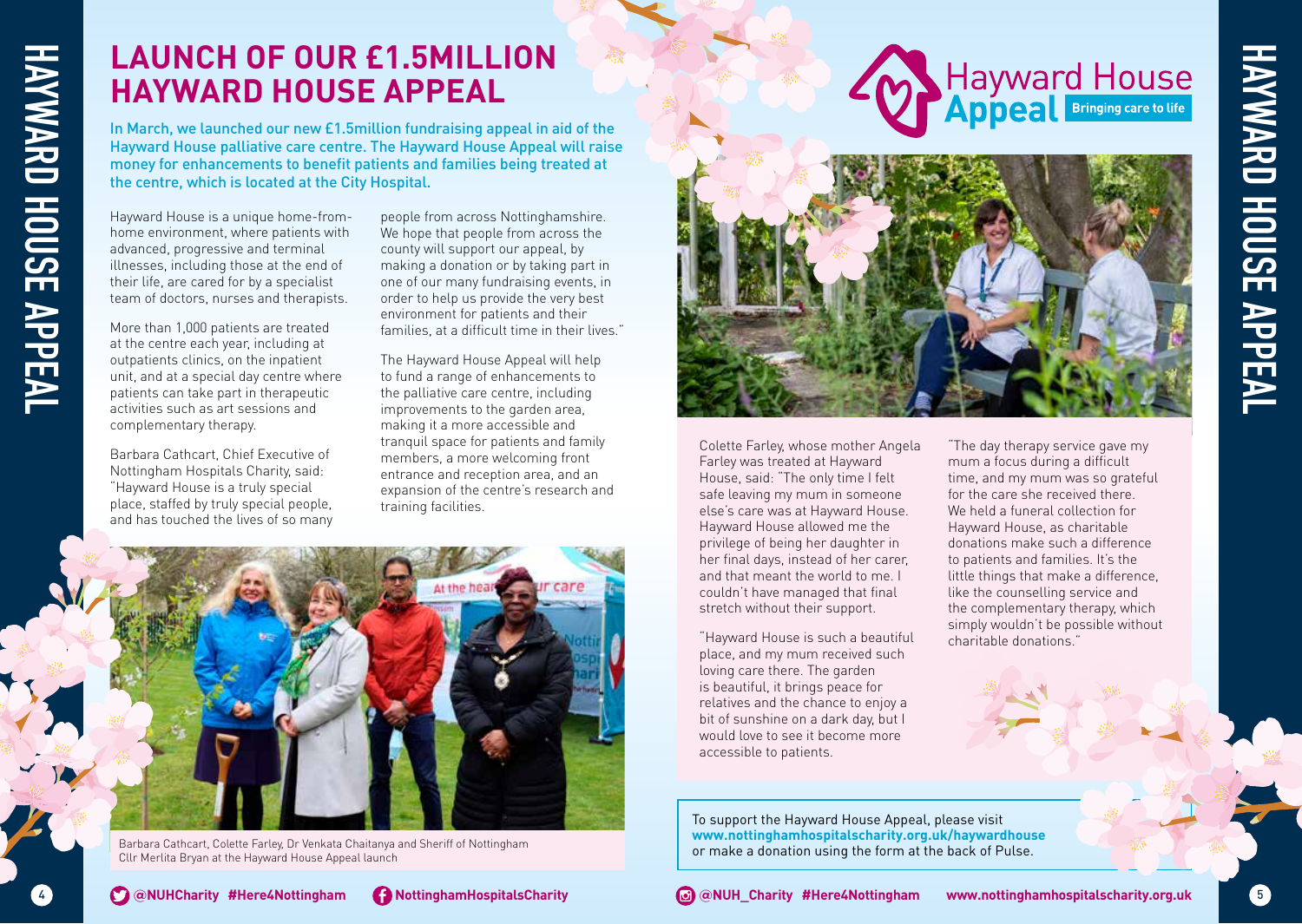# **HOW YOUR DONATIONS HAVE HELPED NOTTINGHAM'S HOSPITALS**

With your help we are able to give around **£4 million** each year to fund lifesaving equipment, ground-breaking research and environmental enhancements to help patients at Nottingham's hospitals. Here are some of the projects you have helped us fund across all areas of your local hospitals.

# **EXAMPLE DESCRIPTION AND SHAVE HELPED NOTTINGHAM'S HOSPITAL**<br> **EXAMPLE DESCRIPTION AND SHAVE MADE POSSIBLE DESCRIPTION AND SHAVE MADE POSSIBLE DESCRIPTION AND STRUCTURE OF TRANSPORTED AND SURFACE OF TRANSPORTED AND SURFACE**

### Nottingham Breast Institute

• Thanks to fundraising by the Nottingham Breast Cancer Support Group, we are able to grant **£3,000** each year to ensure that every breast cancer patient at Nottingham Hospitals receives a free, properly fitted postoperative bra, after undergoing breast surgery. These special bras can help support the breast as it heals, and take away anxiety patients may feel about going bra shopping after surgery.



### Major Trauma Centre

• We recently gave **£8,000** for a blood fridge and blood plasma freezer to help patients being brought to the East Midlands Major Trauma Centre by air ambulance. The blood products stored in the fridge and freezer will enable air ambulance staff to treat patients with lifethreateningly heavy blood loss on board, rather than them having to wait for arrival at the Major Trauma Centre, at the Queen's Medical Centre. This will give patients the best possible chance of survival and recovery.

# **THANK YOU FOR YOUR SUPPORT**

If you'd like to make a donation, set up a regular gift or leave a gift in your Will to any of these areas, please call us on **0115 962 7905**, email **charity@nuh.nhs.uk** or visit **www.nottinghamhospitalscharity.org.uk/pulse**



### **Respiratory** Medicine

• Thanks to your support, we recently gave over **£41,000** to fund two brand new state-of-theart ultrasound machines at the City Hospital. These specialist machines will help staff at the respiratory clinic better diagnose and treat patients by allowing them to more easily assess and drain fluid that has gathered around the lungs. The machines will be used to help treat patients with a variety of conditions, including cancer.



### Nottingham Children's Hospital

• We granted **£1,500** to provide special 'Carbs and Cals' books for young people with diabetes. The books will enable young patients and their families to manage their condition independently by assessing the amount of carbohydrates in what they are eating, and how much insulin they need as a result.

WHAT YOU HAVE MADE POSSIBLE **WHAT YOU HAVE MADE POSSIBLE**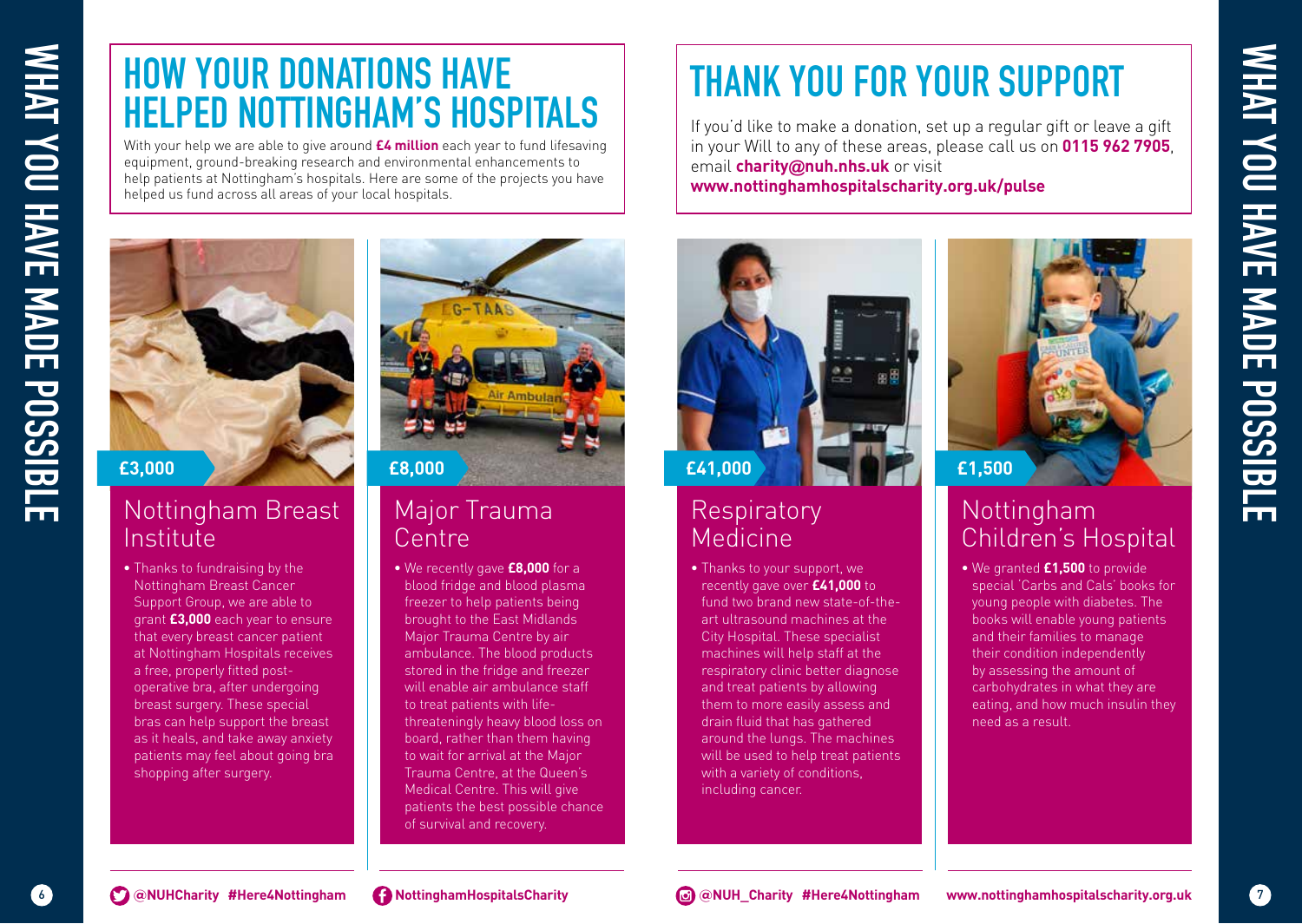# GET INVOLVED!

Get involved in one of our fantastic fundraising events, and help your chosen area of Nottingham's hospitals. Whether you'd like to make a splash, have a head for heights, or fancy getting fit this summer, we've got something to suit you.



### **DRAGON BOAT RACE**

### Saturday 16th and Sunday 17th July 2022

Don your life jacket, grab your paddles and take to the water as our popular Dragon Boat Race returns for 2022! It's the perfect event for teams from businesses, community groups, schools and families.

Find out more and sign up at **www. nottinghamhospitalscharity.org. uk/dragon-boat-race**



# **BIG QMC ABSEIL**

Saturday 17th September 2022

Take in the amazing panoramic view as you prepare to abseil almost 100ft down the side of one of the UK's largest hospitals! Take on this thrilling challenge and raise money for your chosen area of Nottingham Hospitals at the same time.

Find out more and sign up at **www. nottinghamhospitalscharity.org. uk/abseil2022**

Sign up for any of our events online at **www.nottinghamhospitalscharity.org.uk/events** or for more information call us on **0115 962 7905** or email **charity@nuh.nhs.uk**



**HOW YOU CAN HELP**

HOW YOU CAN HELF



### **ROBIN HOOD HALF MARATHON** Sunday 25th September 2022

We're proud to once again be a Charity Partner at this year's Robin Hood Half Marathon – Nottingham's biggest and best running event. Take on the half marathon or mini marathon and enjoy the sights and sounds of our beautiful city.

Find out more and sign up at **www. nottinghamhospitalscharity.org. uk/robin-hood-half** 



### **DO YOUR OWN THING!**

To receive a fundraising pack or chat to a member of our team, give us a call on **0115 962 7905** or email **charity@nuh.nhs.uk**

Hold your own event at a time and place to suit you, and do something special to raise money for Nottingham's hospitals. Whatever you choose to do, our friendly team is on hand to offer ideas and advice.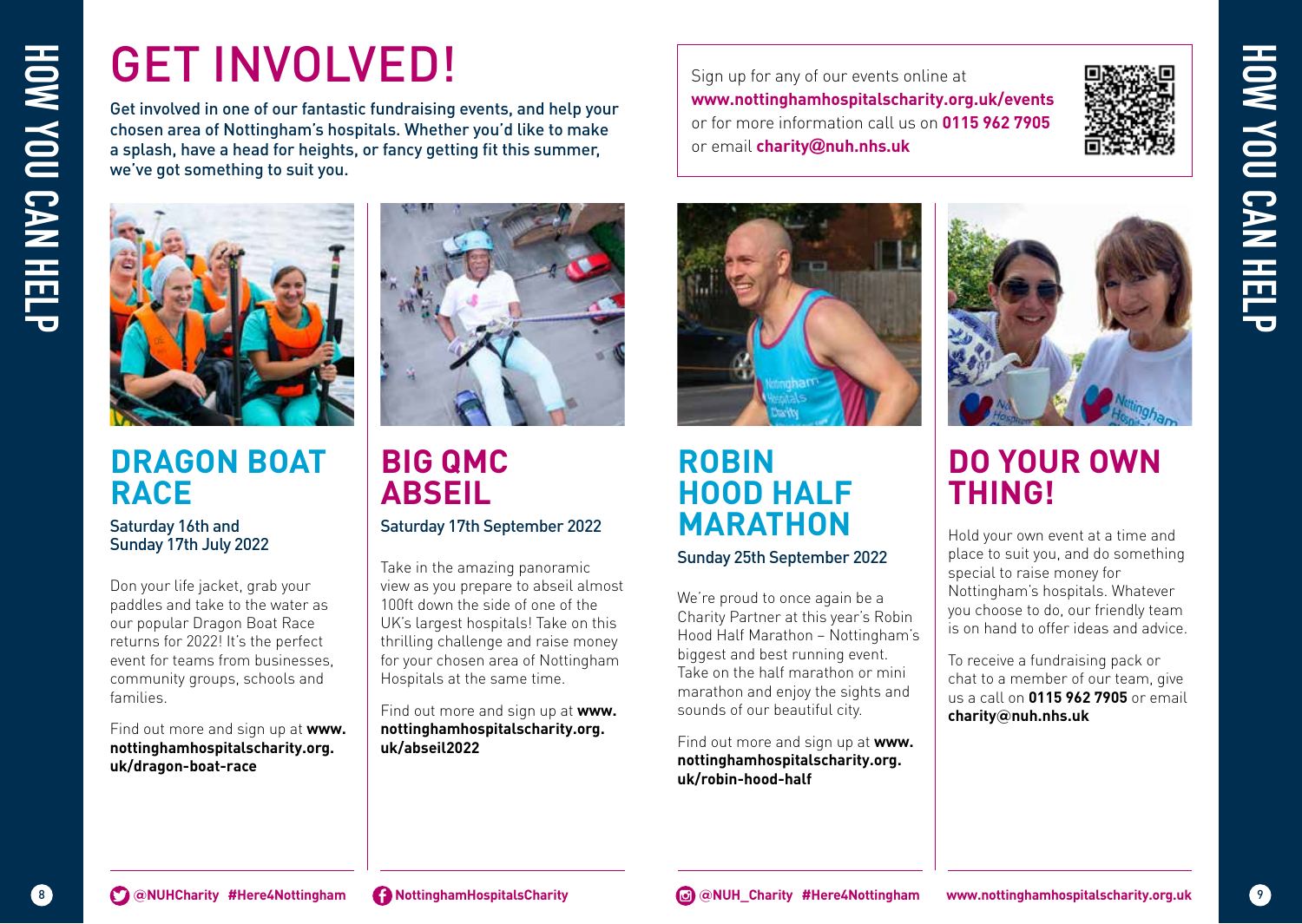# **KEEPING HEALTHY DURING THE MENOPAUSE**

Nottingham Hospitals Charity is proud to have provided funding to the Nottingham Hospitals Staff Wellbeing team to support them in becoming a fully accredited Menopause Friendly NHS Trust. This means that staff members have a place to turn for advice about the menopause.

The Staff Wellbeing team have kindly shared a few tips to help those going through, or supporting a loved one going through, the menopause.



### **TIPS FROM OUR WELLBEING TEAM**

- Lifestyle changes can help manage symptoms of menopause, reduce the risk of developing heart disease and help protect bone density
- Aim for 2-3 portions of calciumrich foods daily, such as a small yoghurt or a small piece of cheese. If consuming dairy alternatives such as soya products, choose those that are fortified with calcium
- Vitamin D also plays an important role in bone heath and is made by the skin's exposure to sunlight. The sun is strongest in the middle of the day, and the middle of the year
- Vitamin D can also be found in a small number of foods, including fortified soya milk, fortified cereals, egg yolk, and oily fish
- Engage in regular moderate physical activity, particularly weight bearing activity, to strengthen the bones and both preserve and build muscle mass
- Consider reducing intake of caffeine and alcohol to help manage symptoms such as hot flushes, anxiety, mood swings and sleep disturbances
- Keep the heart healthy by eating your 5-a-day of fruit and vegetables, avoiding fatty meat, choosing lowerfat dairy options, and opting for unsaturated rather than saturated fats in spreads and oils

Thank you to everyone who has donated to support Staff Wellbeing at Nottingham's NHS hospitals.

### **@NUHCharity #Here4Nottingham NottinghamHospitalsCharity**

# **HIKE FOR YOUR HOSPITALS**

### **Every step makes a difference**

Hike for your Hospitals is back and better than ever!

Join us by taking on a walk for Nottingham Hospitals this summer and help make an impact for patients across the region.

Every step makes a difference to patients and staff at Nottingham's NHS hospitals.

### **Here's how to get involved:**

**STEP 1:** Sign up to Hike for your Hospitals at **www. nottinghamhospitalscharity.org.uk/ hike** 

**STEP 2:** Start raising money - you choose your own target and the area of Nottingham's hospitals you'd like to support. Each pound makes a difference.

**STEP 3: Head out for your walk.** whether that's a stroll round a local park with your dog, a walk to a friend's house, getting off the bus a stop early, or a hike up a mountain. It's completely up to you.

So grab your friends, family and your furry friends, head out for a walk this summer, and raise money for Nottingham's NHS hospitals.



**HIKE FOR YOUR HOSPITALS**

YOUR HOSPITALS

H<br>KE

**HOS** 

11

Find out more or sign up at **www.nottinghamhospitalscharity. org.uk/hike**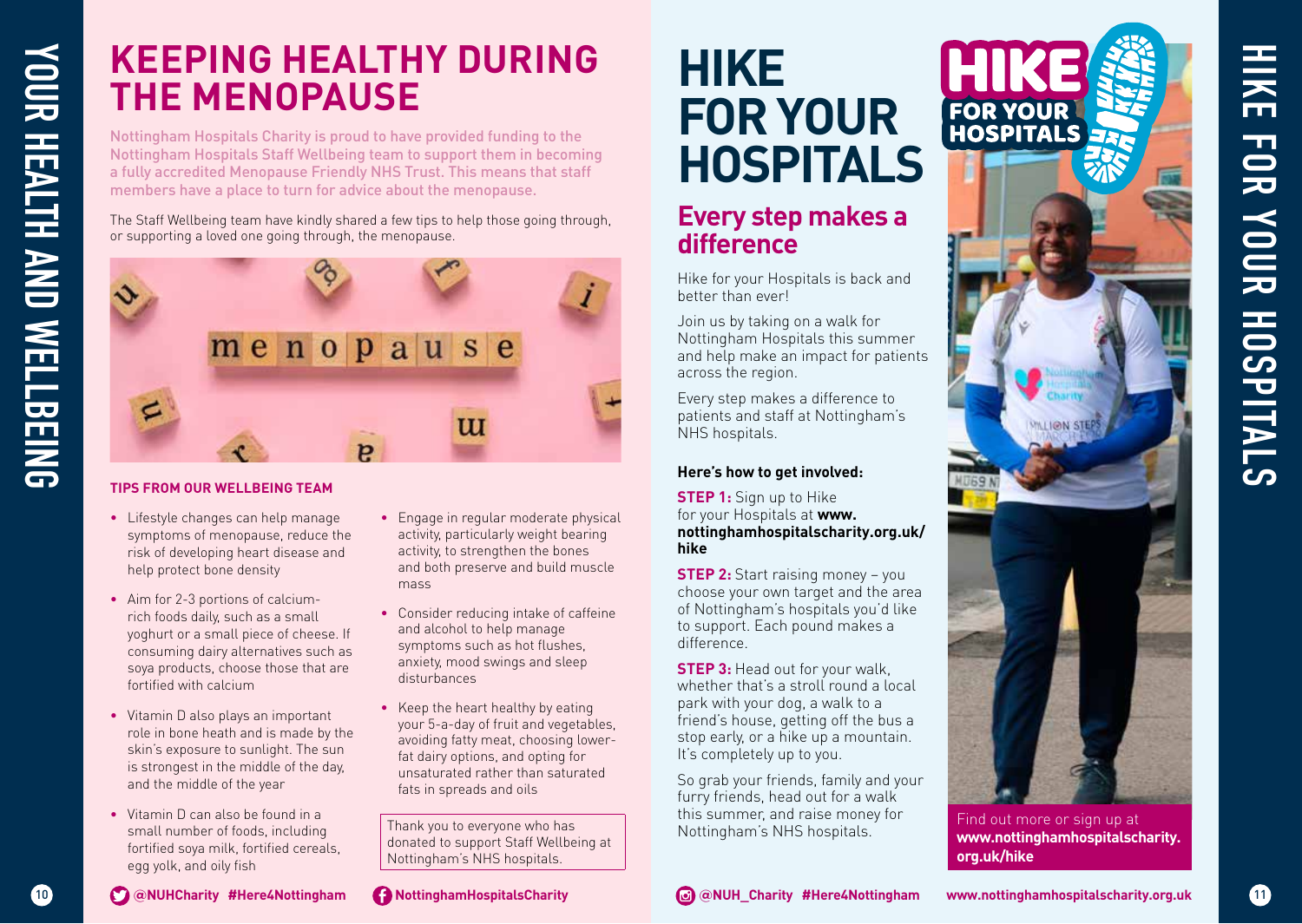# 12 **LATEST NEWS ATEST NEWS**

### **HOW YOUR COMPANY CAN SUPPORT NOTTINGHAM'S HOSPITALS**

Do you own or work for a company who would like to play a part in supporting people across the local community?

If so, why not get involved in fundraising for Nottingham Hospitals Charity? There are a whole host of ways you can support us – here are a few ideas:

- Nominate us as your company's Charity of the Year
- Hold a fundraising event at work, like a bake sale or quiz
- Get a team together and enter one of our events, such as the Dragon Boat Race or Big QMC Abseil
- Find out more about our sponsorship opportunities and how your company could benefit from partnering with us
- Support our Hayward House
- Appeal or a ward or area of the hospital that is special to you
- Join our exclusive Nottingham Hospitals Charity Business Club – find out more about this on page 17
- Volunteer to help with our Christmas tree recycling scheme – if your company has a spare van and driver who could volunteer, we need your help this Christmas!

To find out more about how your company can get involved, visit **nottinghamhospitalscharity.org.uk/get-involved/corporate-partnership**, call us on **0115 962 7905** or email **joanne.burr@nuh.nhs.uk**



# **MAKE A WILL AND MAKE A DIFFERENCE**



### Did you know that you can leave a gift in your Will to your chosen area of Nottingham's hospitals?

No matter how large or small, the gifts we receive through Wills every year make a huge difference to patients at our hospitals.

Making or updating your Will can be simple and straightforward – it doesn't have to be a daunting or complicated task. It's your chance

to make sure the people and causes you care about are supported, even after you're gone.

We are extremely grateful to all those donors who remember us in their Will, and choose to help future generations of patients here at Nottingham Hospitals.

For more information about leaving a gift to Nottingham's hospitals in your Will, please call us on **0115 962 7905**, email **charity@nuh.nhs.uk** or download your free Will planner at **www.nottinghamhospitalscharity.org.uk/will**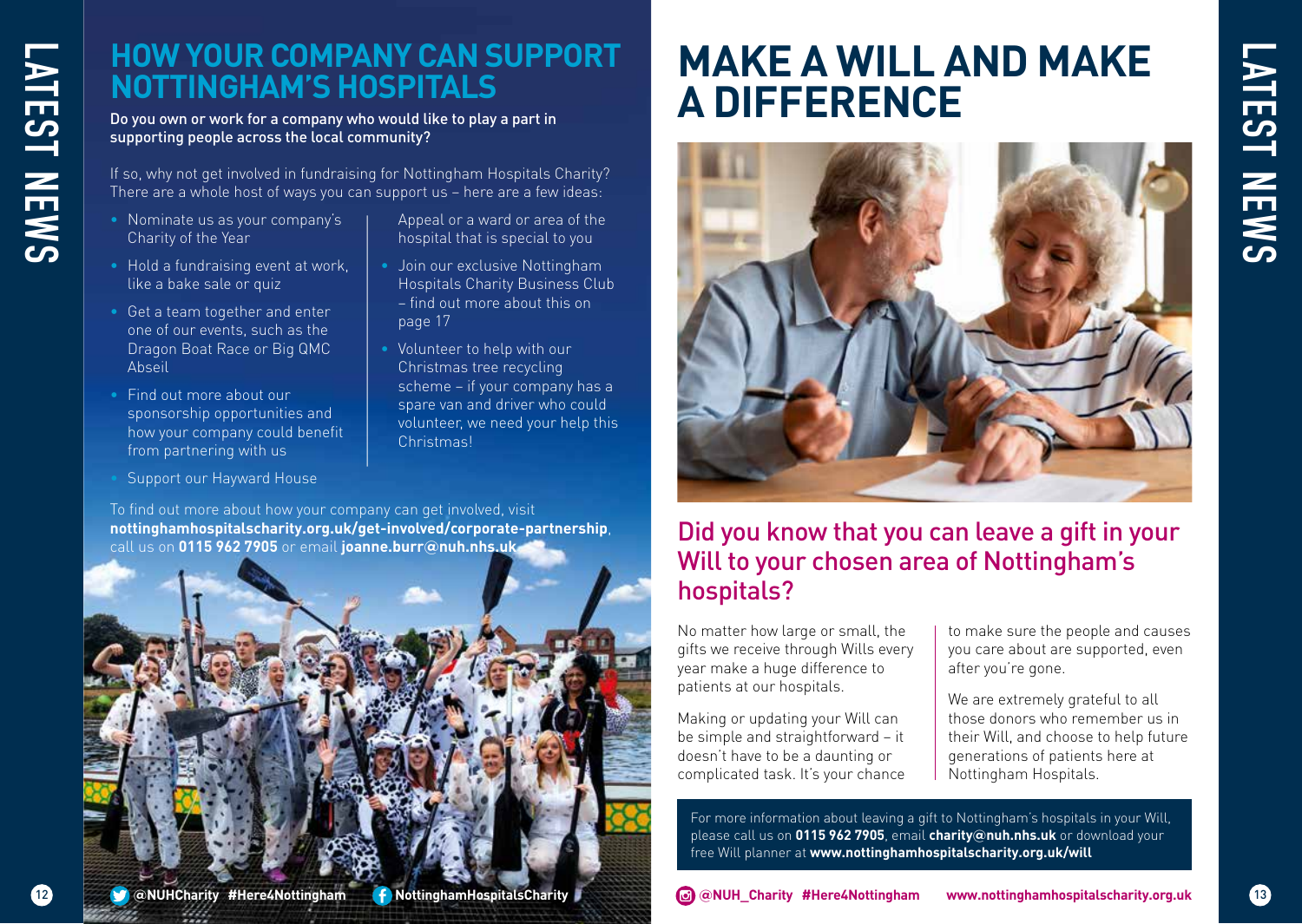

### **VANCE WARNER**

A massive well done to Vance Warner for completing his 'One Million Steps in March for Clare' challenge, raising more than **£7,000** for the Hayward House Appeal. Money raised by Vance will go towards enhancing the garden area at Hayward House, where his close friend Clare Doran was treated before she sadly passed away in September 2021.

### **ORANGE TREE DAY NURSERY**

Well done to the wonderful children and staff at Orange Tree Day Nursery for holding some special festive fundraising in aid of Nottingham Hospitals. They raised **£1,170** for the Neonatal Unit – amazing!



### **KT'S FUNDRAISING TEAM**

A huge thank you to Paula Routledge and the entire KT Fundraising team for their incredible efforts in raising **£101,000** for the Nottingham Breast Institute through KT's Charity Bike Ride and the Strawberry Ball, in memory of their friends who have sadly passed away from breast cancer.



### **RADCLIFFE-ON-TRENT GOLF CLUB**

Community champions

Thank you to everyone at Radcliffeon-Trent Golf Club who raised over **£9,350** by choosing us as their Charity of the Year. The money raised will go towards the Renal Unit, in memory of a family member who was treated there before she passed away.



### **MOWGLI**

A huge thank you to Mowgli who have raised more than **£50,000** for Nottingham Children's Hospital over the past four years, by adding a discretionary £1 donation to every meal. Thank you so much to all the staff and customers at Mowgli for your generous support!

### **INZPIRE**

Well done to everyone at Inzpire for raising **£2,330** for the Paediatric Intensive Care Unit at Nottingham Children's Hospital through their fantastic fundraising efforts!



### **THE SWIFT FAMILY**

Thank you to the incredible Swift family who have raised over **£75,000** for Hayward House since 2014, through their fantastic annual Nuthall Christmas Lights display. Their most recent donation of £2,622 has gone towards our new Hayward House Appeal. Thank you so much!



### Special tribute



### **BEV COOK**

A special thank you to Bev Cook and her family, who raised **£1,000** for Edward 2 Ward in memory of Bev's mother, Nancy Johnson, who was cared for on the ward before she passed away. Thank you so much for your support.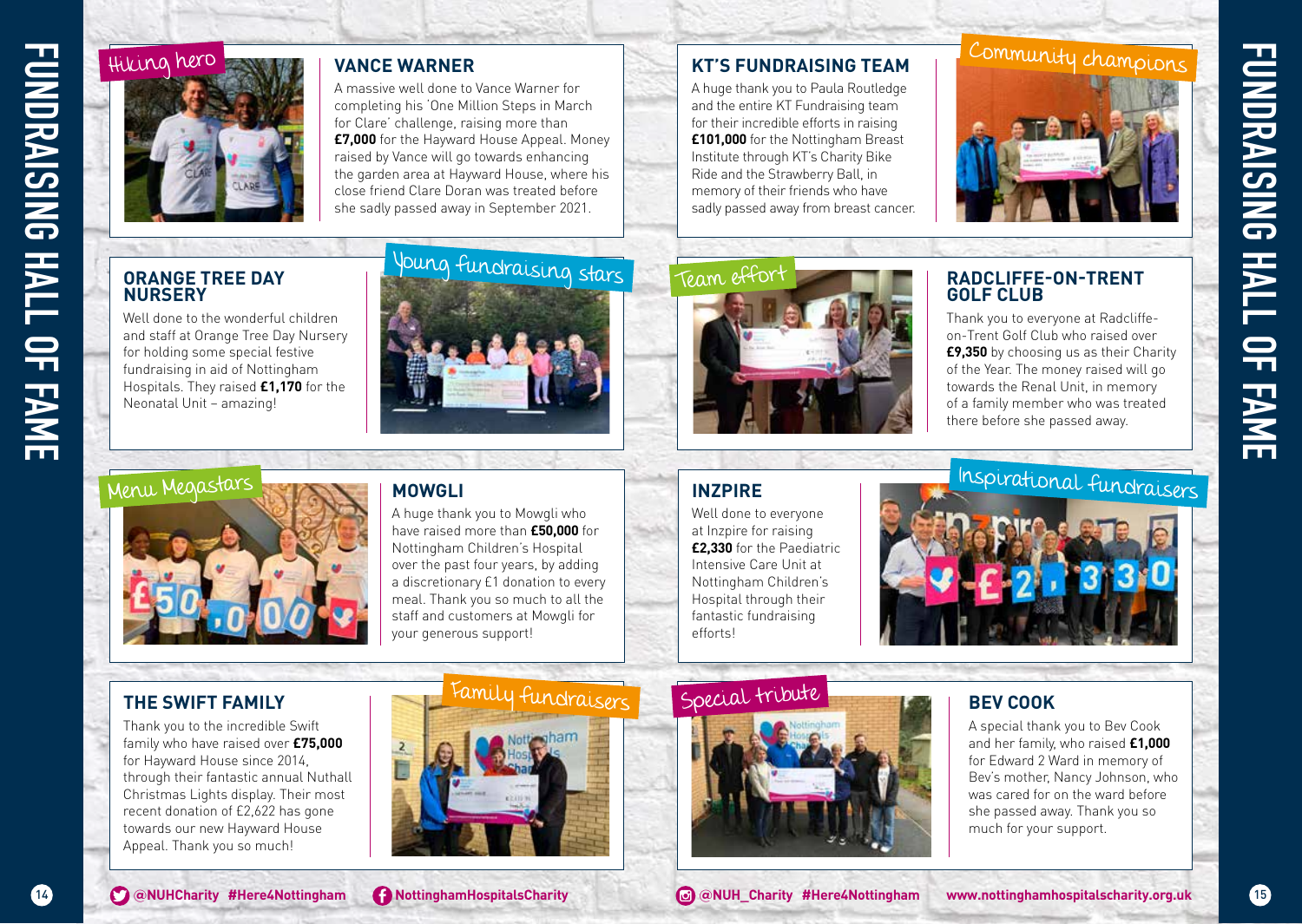### JOIN THE

# Nottingham Hospitals Charity **BUSINESS CLUB**



### Our new **Business Club** is the perfect way for your business to partner with us and help provide the very best care for patients at your local hospitals.

For just £365 a year – that's only £1 a day – your company can support your local NHS, whilst taking advantage of the benefits of partnering with a local Charity and being part of an exclusive group of like-minded businesses.

Nasir Mahmood, a local business owner from Sherwood, said: "I joined the Business Club because I want to give back to the NHS and my local community. My restaurants are not big enough to take on a more formal Charity of the Year partnership, but by joining the Business Club I meet my corporate social responsibilities and benefit from a range of branded materials and networking opportunities. Nottingham Hospitals Charity does an amazing iob and I am proud that we can contribute to their work."

Benefits of joining Nottingham Hospitals Charity Business Club include a certificate of membership, branded marketing materials, your logo and a link to your company on our website, a thank you on our social media, first refusal of places at our fundraising events and access to exclusive networking events.

To find out more about our Business Club please call us on **0115 962 7905**, email **joanne.burr@nuh.nhs.uk** or visit **www.nottinghamhospitalscharity.org.uk/ businessclub**

# **DONATION FORM**



Please donate online today at **www.nottinghamhospitalscharity.org.uk/pulse** if you are able to do so. If you're unable to donate online, please use the form below and post it back to us at **FREEPOST NUH CHARITY**. No further information is needed on the envelope and you don't need a stamp.



Your details (please print clearly)

Title: Name:

Email:

Address:

Postcode: Daytime tel:

I would like to make:

 $\Box$  a one-off gift of  $E$ .

 $\Box$  a regular gift of  $E$   $\Box$  and I consent to being contacted about setting up a regular gift.

### Please direct my gift to:

(Please state which area or appeal you would like your donation to benefit, or leave blank if you would like the donation to be used wherever the need is greatest.)

**1.** I/we enclose a cheque for £ **Payable to Nottingham Hospitals Charity 2.** To donate online, visit **www.nottinghamhospitalscharity.org.uk/pulse**

To protect the environment, we don't send thank you letters unless requested. Please tick here if you would like one  $\square$ .

If you are a UK taxpayer, your donation can go further with Gift Aid. The Charity can reclaim 25p of tax on every £1 that you donate. If you pay less Income Tax and/or Capital Gains Tax in the current year than the amount of Gift Aid claimed on all your donations, then it is your responsibility to pay any difference.

**GIFT AID DECLARATION: | AM** a UK tax payer  $\Box$  I have read and understood the above information  $\Box$ . Please claim Gift Aid on: This donation only  $\Box$ . All donations I have made in the last 4 years and in the future  $\Box$ . All donations now and in future  $\Box$ . Date:  $\Box$   $\Box$   $\Box$   $\Box$   $\Box$  I am **NOT** a UK tax payer  $\Box$ .

We would love to keep you updated with our news, fundraising activities and events. Please let us know how you're happy to hear from us below:

By email YES / NO By post YES / NO By phone YES / NO (please circle as appropriate) You can change your contact preferences at any time, or let us know if you would prefer not to hear from us in the future, by calling 0115 962 7905 or emailing charity@nuh.nhs.uk. For more information read our privacy statement: www.nottinghamhospitalscharity.org.uk/privacy-policy/

We may share details of your donation (limited to your name, donation amount & the area you supported) with NUH Trust in order to make best use of your gift. If you do not wish for your details to be shared in this way, please tick here:

Nottingham University Hospitals Charity registered in England & Wales no. 1165397. Company Limited by Guarantee registered in England no. 9978675.

O



16